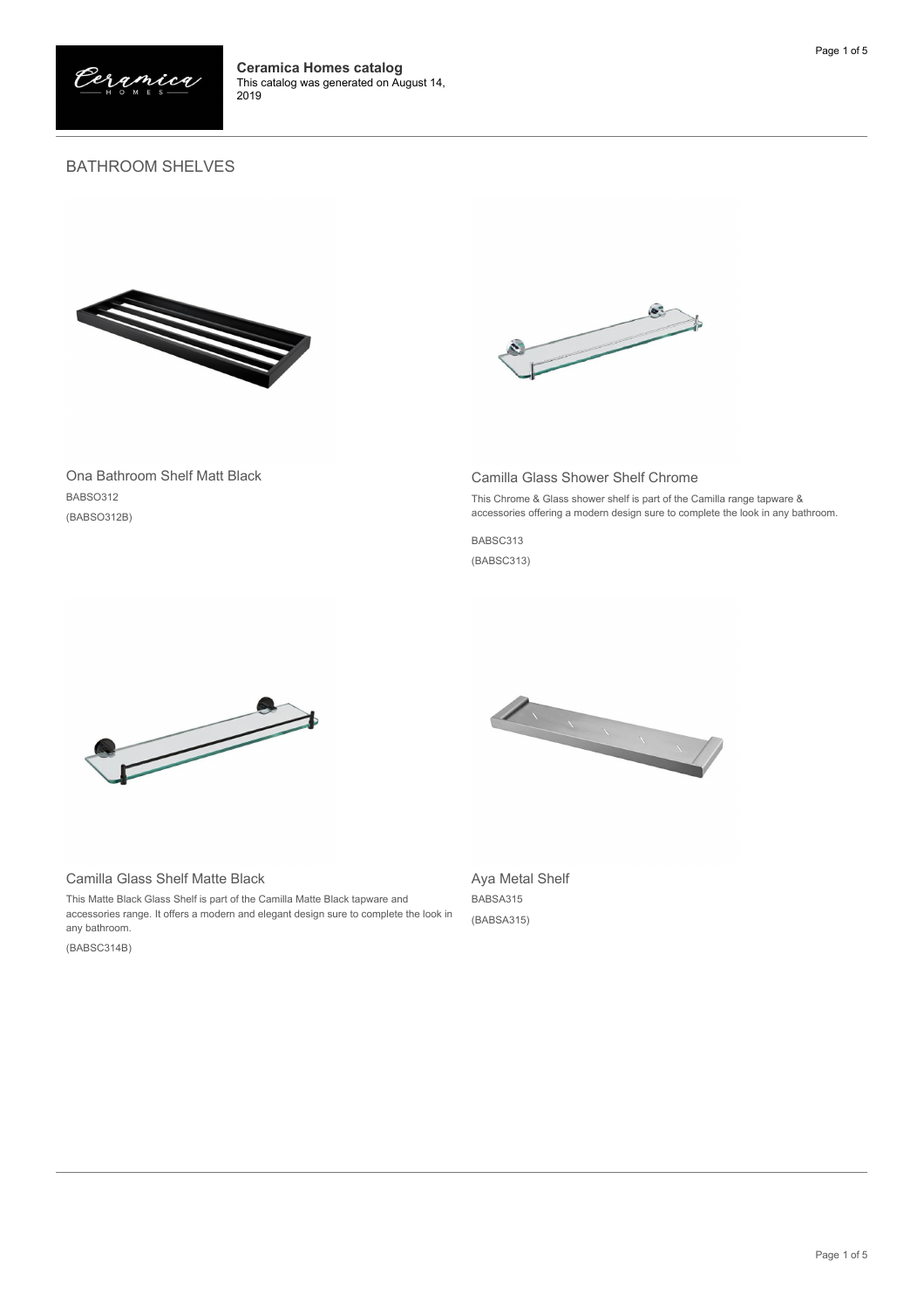





Aya Metal Shelf Matt Black BABSA316 (BABSA316B)

Miu Bathroom Shelf BABSM317 (BABSM317)



*⇒* 

Miu Metal Shelf BABSM318 (BABSM318)

Miu Bathroom Shelf Matt Black BABSM319 (BABSM319B)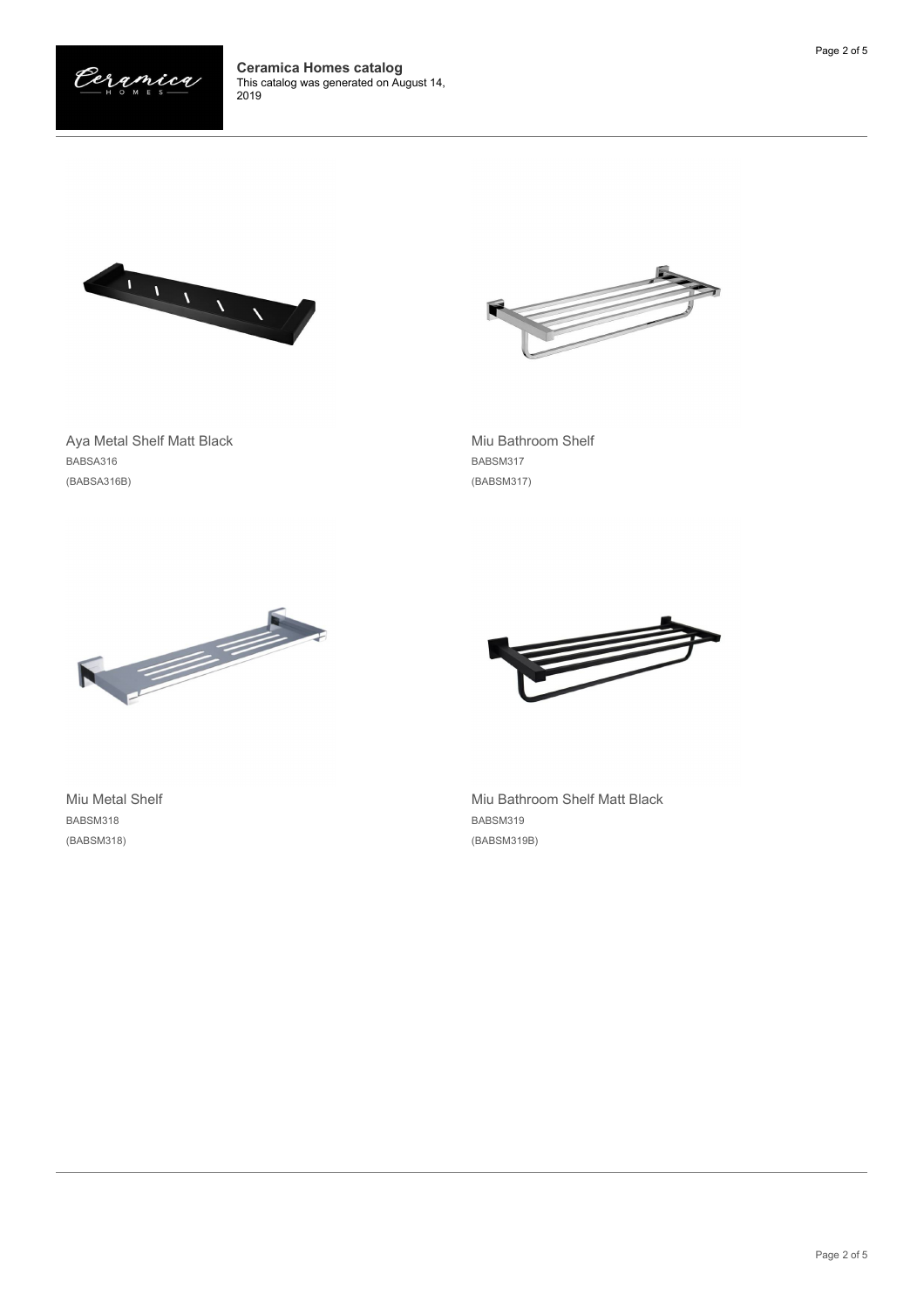





Miu Metal Shelf Matt Black BABSM320 (BABSM320B)

Mara Bathroom Shelf BABSI321 (BABSI321)





Mara Bathroom Shelf Matt Black BABSI323 (BABSI323B)

Mara Metal Shelf BABSI322 (BABSI322)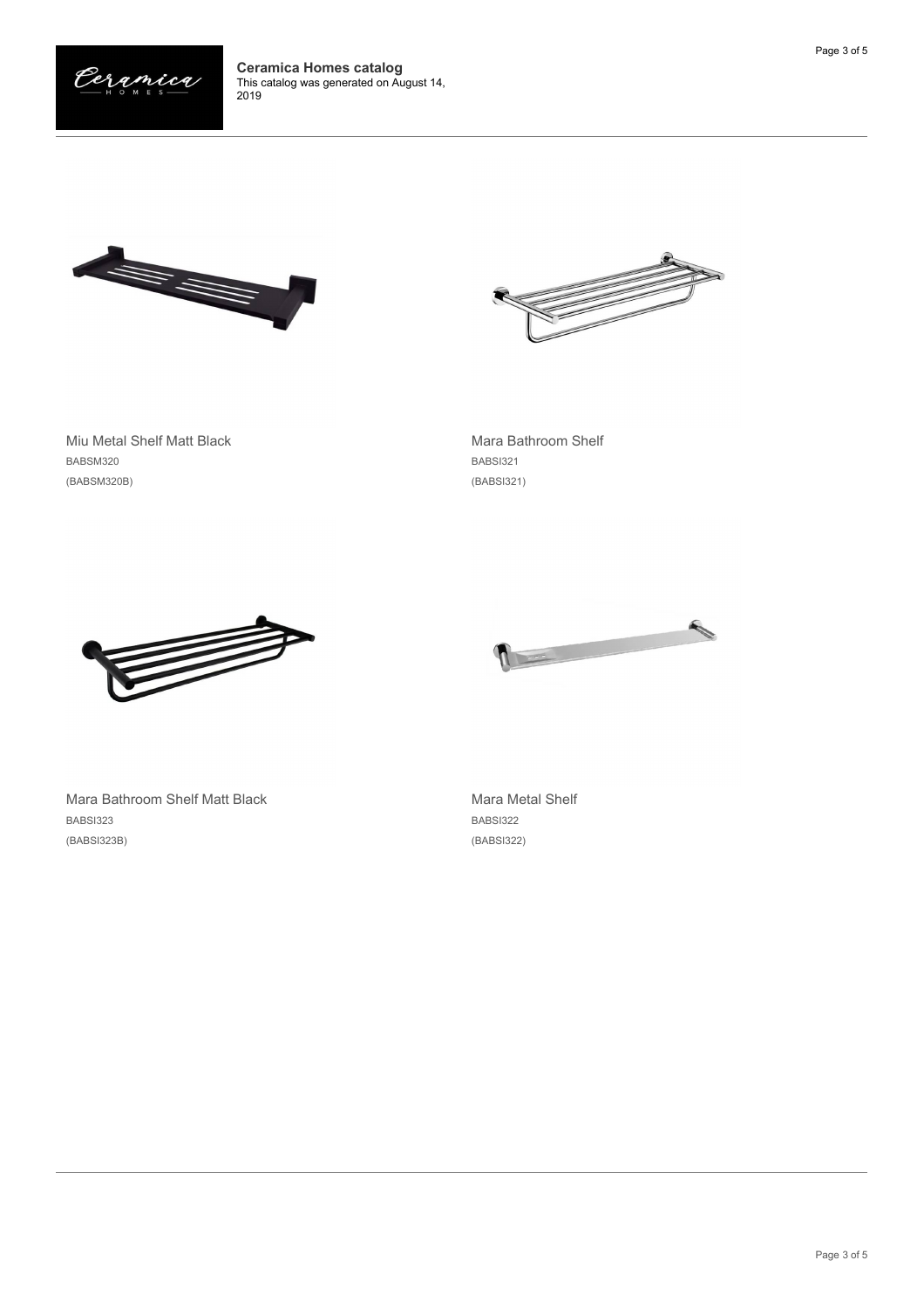





Mara Metal Shelf Matt Black BABSI324 (BABSI324B)

Anis Square Shower Basket Polished BABSAN425 (BABSAN425)



Anis Square Shower Basket Black BABSAN426 (BABSAN426B)



Anis Corner Shower Basket Polished BABSAN427 (BABSAN427)